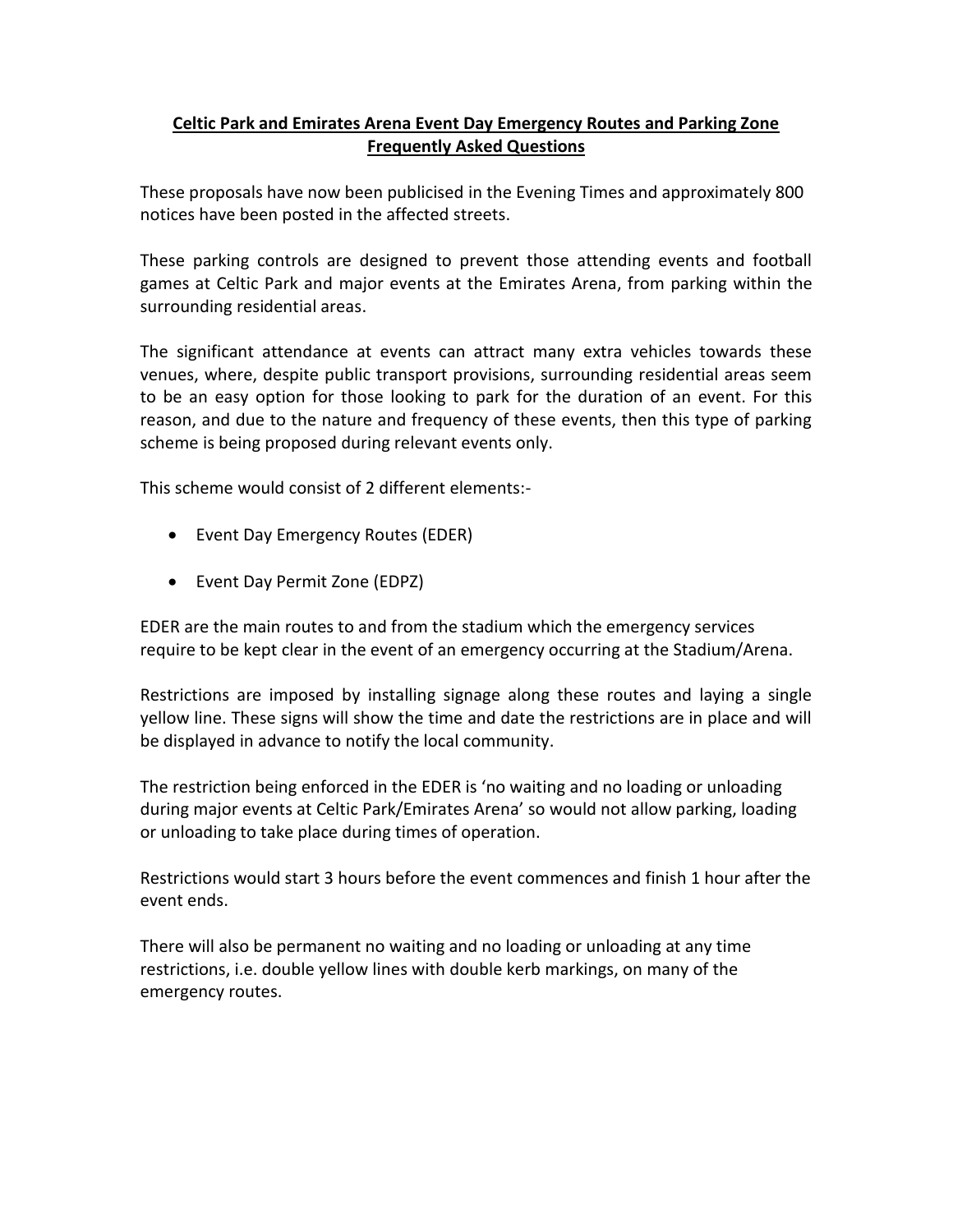EDPZ are the areas where parking will be permitted to permit holders only.

Resident's parking permits would be free for each vehicle registered at a residential address within the identified zone boundary and visitor's parking permits would be available at a one-off cost of £10 per permit.

Businesses would also be issued free business parking permits for each of their employees.

Churches and community groups would be able to apply for permits in the same way as businesses.

During a relevant event, only vehicles which display a valid parking permit or a disabled person's badge would be eligible to park in any of the restricted streets.

Restrictions are imposed by installing zone signing at each entry point to the zone. These 'Zone Entry' signs will show the time and date the restrictions are in place and will be displayed in advance to notify the local community. There are NO parking bays marked, thereby allowing residents' current parking arrangements to remain unaffected.

The restriction being enforced in the EDPZ is 'no waiting at any time except by permit holders during major events at Celtic Park/Emirates Arena' so would allow loading and unloading to take place during times of operational times.

Permanent restrictions and disabled bays can be provided where necessary.

Restrictions would start 3 hours before the event commences and finish 1 hour after the event ends.

## Questions and Answers

- Q. What residents can apply for permits?
- A. Someone who lives within the Event Day Parking Zone boundary
- Q. How many resident parking permits can I get?
- A. You can get a permit for each vehicle you have registered at your home address

Q. I own a flat but I don't live there, can I still get a permit

A. No. these are only for the residents who live there.

Q. I have a company vehicle, it isn't registered to my home address, can I still get a permit?

A. Yes. You will need to provide a company headed letter as part of your application.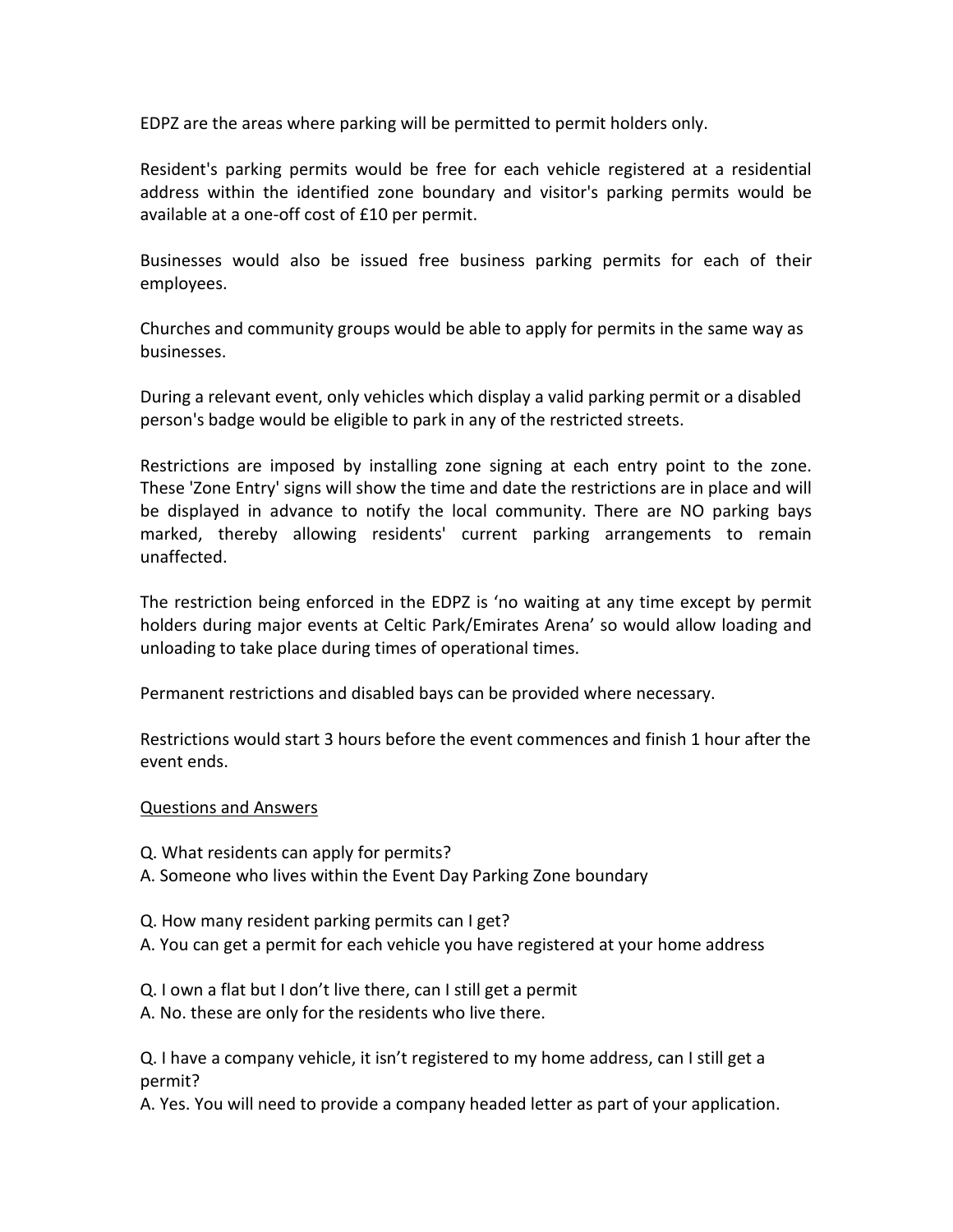Q. How many residents' visitor parking permits can I get?

A. A resident can purchase as many as they require at a cost of £10 per permit, however this will be closely monitored to ensure there is no abuse of the system

Q. Who can buy residents' visitor parking permits

A. Only residents can buy these.

Q. How many business parking permits can I get?

A. You can get a permit for each person employed by the business.

Q. I am disabled and have a blue badge, where am I supposed to park? A. If there have been no parking facilities provided for you at the stadium then you would be able to park within the EDPZ without limit of time provided you display your blue badge in the correct manner.

Q. I have a motorcycle, what do I do? A. Motorcycles can park within the EDPZ without the need for a permit.

Q. How will I know what areas are restricted and when? A. There will be many areas with double yellow lines. Also there will be lengths of EDER which will have single yellow lines with signage detailing the times when the restrictions apply.

Q. When will the restrictions be in force? A. They will start 3 hours before kick off and finish 1 hour after the final whistle.

Q. What are the Council doing to improve the public transport in the area for supporters?

A. SPT are responsible for planning and delivering transport solutions for all modes of transport across the city and beyond. They also operate the Glasgow subway. Bus operators who provide services in this area have difficulty with delays to their services due to the congestion in the area. Introducing the parking controls in the area will reduce the volume of traffic using the roads to and from the vicinity of the stadium. This will make it easier for bus operators to provide more efficient services.

Q. Will I be able to pay to park within the EDPZ to go to games?

A. No. there is no facility to pay to park within the EDPZ. The scheme is there to protect residents on road parking from supporters going to games.

Q. I travel a long distance to games, public transport is not always an option, how am I supposed to get to games?

A. You may wish to consider using public transport for part of your journey. Joined up journeys and journey planning for public transport options can be found at